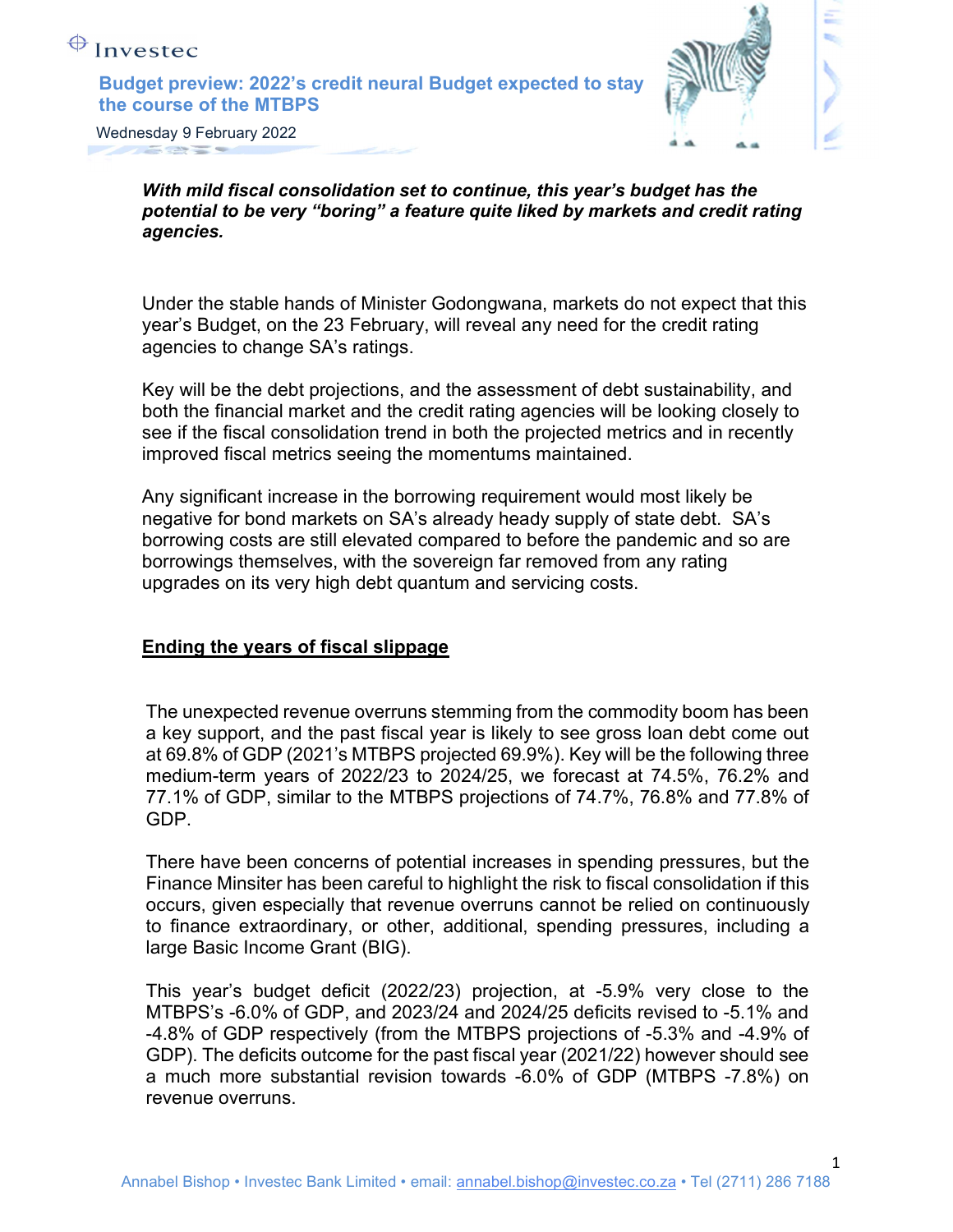

Wednesday 9 February 2022

Fiscal consolidation without a dependable higher state revenue stream requires a move away from accelerating current expenditure, with the Minister highlighting the economy is too weak for higher taxes, and indeed we expect no tax hikes in this year's budget.

# Investec's stronger economic growth assumptions are in contrast to those held by National Treasury

We instead anticipate accelerating GDP growth to close to 3.0% y/y by 2026, and already nearing 2.5% y/y by 2024. Our higher economic growth outlooks are built on a quickening in reform implementation post 2022 and so suggests revenue collection will be higher, which has aided our reduction of the likely deficits, but we have also built in an expectation of a form of basic income grant.

Our slightly lower deficit and debt projections are also aided by the quicker economic growth and so somewhat higher revenue collections aiding underlying debt sustainability and so servicing costs. No large revisions to the debt and deficit projections are likely as these already occurred in November on Stats SA's upwards revision to the size of the economy.

The IMF and the World Bank predict South Africa's economy will see growth remain below 2.0% y/y, and indeed slow to 1.7% y/y by 2024, and the IMF and World bank also have a similar dip down.

### On the revenue side no major tax changes are likely

We do not anticipate any changes in personal income tax, VAT or corporate tax in the Budget and believe overall it will not be growth-negative from a tax perspective. Indeed, in a similar vein to the 2021/22 fiscal year, we'll likely see larger-than-expected revenue collections negating the need for tax increases the following year.

The tax base is still tiny compared to South Africa's 60 million-strong population, although the South African Revenue Service (SARS) has shown some progress in increasing its reach. For example, although the pandemic took a heavy toll on revenue collection in 2020, the number of assessments increased in 2020 versus the decline seen in earlier years.

### No change to inflation targets likely

The SARB has been wishing for a lowering of the inflation target, and so midpoint from 4.5% y/y to 4.0% y/y, with benefits of less rand depreciation on a longer-term purchasing power basis, as well as lower real interest rates, although there is a risk of higher interest rates in the short-term to achieve this. However, major changes are unlikely in an ANC elective conference year,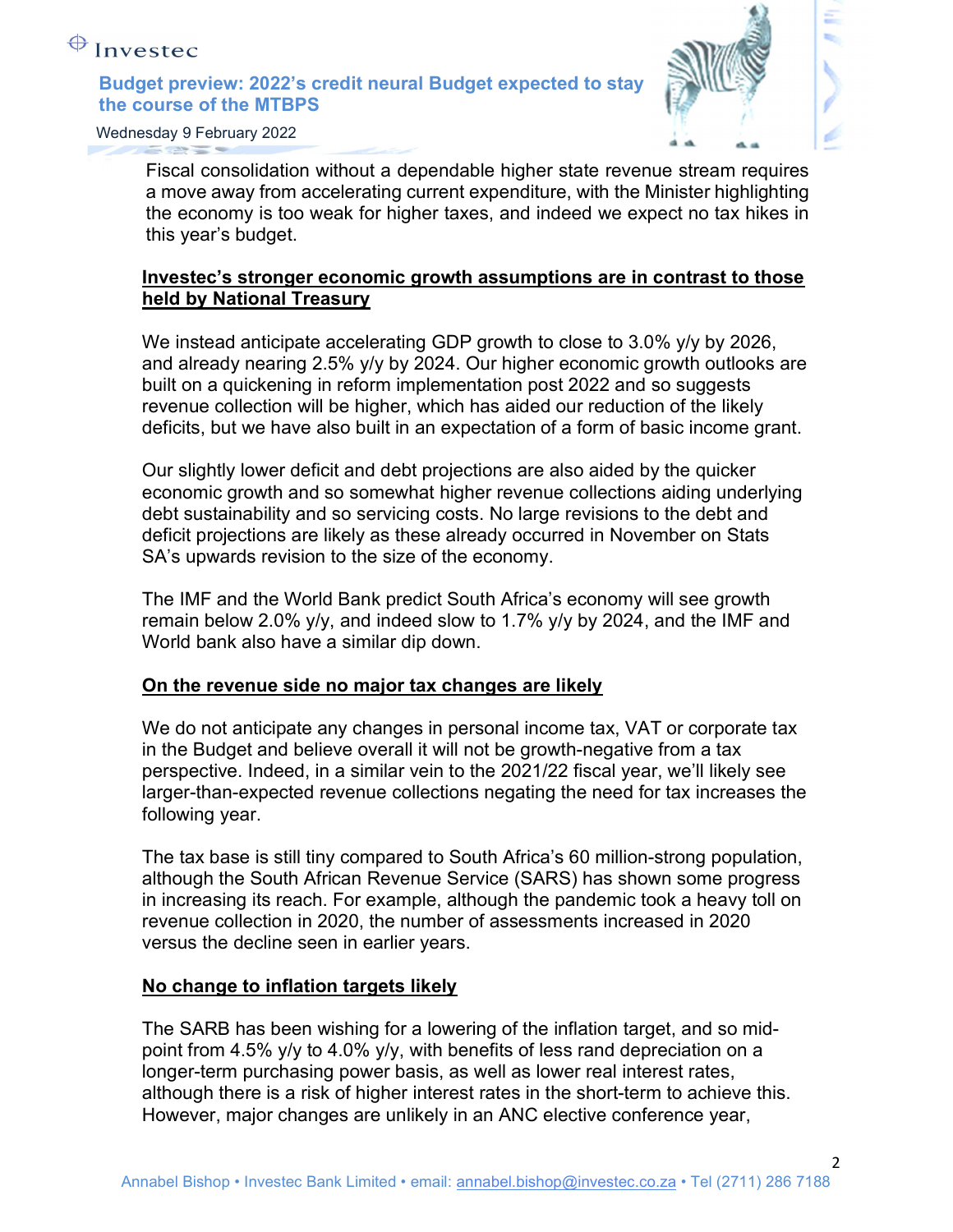

Wednesday 9 February 2022

particularly with President Ramaphosa's consensus leadership style, and so also are unlikely to suddenly appear in a Budget speech.

## The Budget cannot drive strong economic growth in SA, but can help avoid credit rating downgrades

Markets do not expect that the Budget will reveal any need for the credit rating agencies to change SA's ratings, but risks remain. South Africa is in the run up to the ANC elective conference in December, and financial markets and rating agencies would react negatively to substantial, unexpected pressure on government expenditure.

Concerns also centers around the lack of sufficient reforms to date to substantially strengthen economic growth, reduce the onerous regulatory burden and expand the size of the private business sector in order to boost tax revenues, employment and business confidence. Key however will be the debt projections, and the assessment of debt sustainability. We do not think there will be deterioration and so the budget should be credit neutral.

Important Disclaimer – please read

For the purposes of this disclaimer, Investec shall include Investec Bank Limited, its ultimate holding company, a subsidiary (or a subsidiary of a subsidiary) of that entity, a holding company of that entity or any other subsidiary of that holding company, and any affiliated entity of any such entities. "Investec Affiliates" shall mean any directors, officers, representatives, employees, advisers or agents of any part of Investec.

The information and materials presented in this report are provided to you solely for general information and should not be considered as an offer or solicitation of an offer to sell, buy or subscribe to any securities or any derivative instrument or any other rights pertaining thereto.

The information in this report has been compiled from sources believed to be reliable, but neither Investec nor any Investec Affiliates accept liability for any loss arising from the use hereof or makes any representations as to its accuracy and completeness. Any opinions, forecasts or estimates herein constitute a judgement as at the date of this report. There can be no assurance that future results or events will be consistent with any such opinions, forecasts or estimates. Past performance should not be taken as an indication or guarantee of future performance, and no representation or warranty, express or implied is made regarding future performance. The information in this report and the report itself is subject to change without notice. This report as well as any other related documents or information may be incomplete, condensed and/or may not contain all material information concerning the subject of the report; its accuracy cannot be guaranteed. There is no obligation of any kind on Investec or any Investec Affiliates to update this report or any of the information, opinions, forecasts or estimates contained herein.

Investec (or its directors, officers or employees) may, to the extent permitted by law, own or have a position or interest in the financial instruments or services referred to herein, and may add to or dispose of any such position or may make a market or act as a principal in any transaction in such financial instruments. Investec (or its directors, officers or employees) may, to the extent permitted by law, act upon or use the information or opinions presented herein, or research or analysis on which they are based prior to the material being published. Investec may have issued other reports that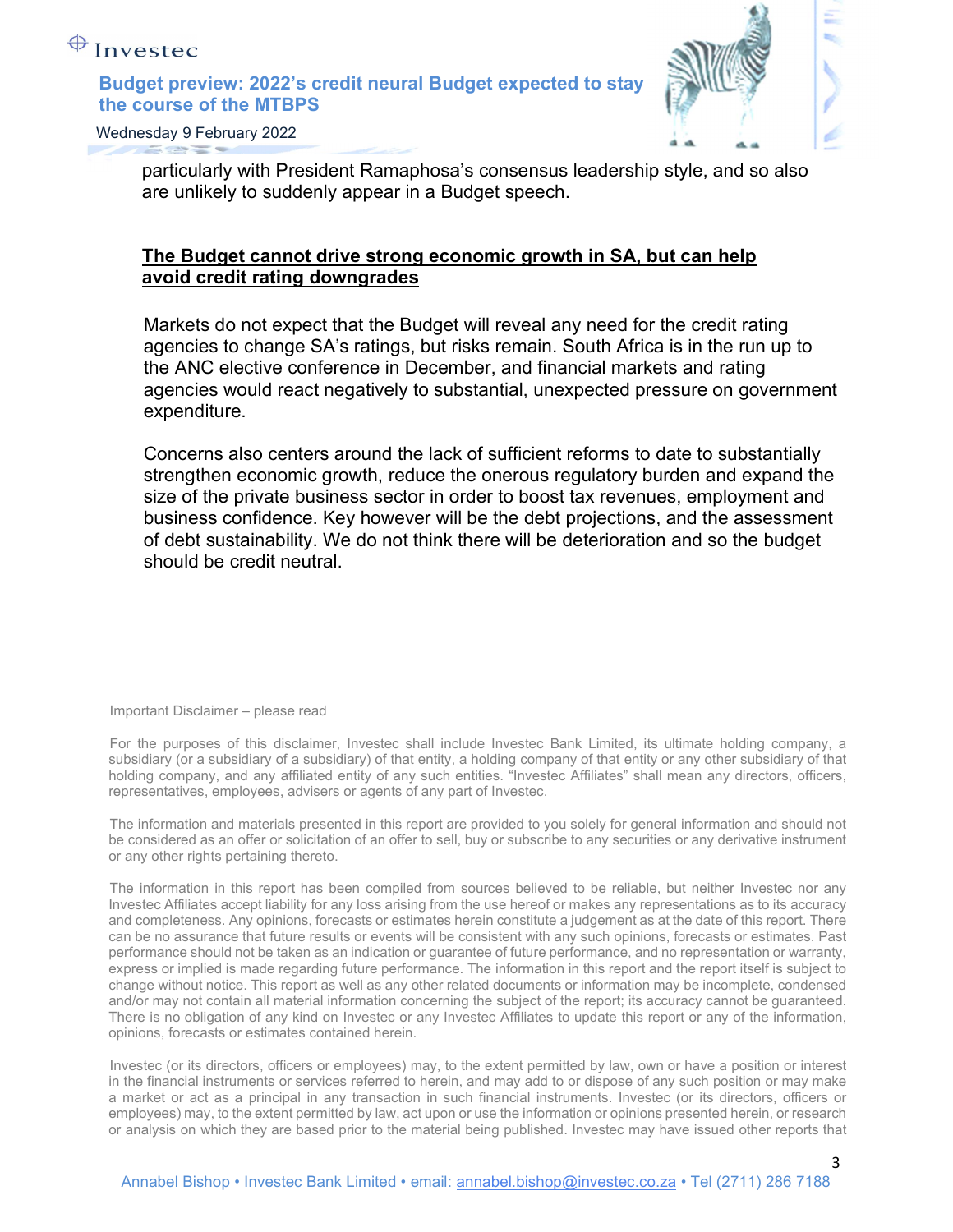

#### Wednesday 9 February 2022

are inconsistent with, and reach different conclusions from, the information presented in this report. Those reports reflect the different assumptions, views and analytical methods of the analysts who prepared them. The value of any securities or financial instruments mentioned in this report can fall as well as rise. Foreign currency denominated securities and financial instruments are subject to fluctuations in exchange rates that may have a positive or adverse effect on the value, price or income of such securities or financial instruments. Certain transactions, including those involving futures, options and other derivative instruments, can give rise to substantial risk and are not suitable for all investors.

This report does not contain advice, except as defined by the Corporations Act 2001 (Australia). Specifically, it does not take into account the objectives, financial situation or needs of any particular person. Investors should not do anything or forebear to do anything on the basis of this report. Before entering into any arrangement or transaction, investors must consider whether it is appropriate to do so based on their personal objectives, financial situation and needs and seek financial advice where needed.

No representation or warranty, express or implied, is or will be made in relation to, and no responsibility or liability is or will be accepted by Investec or any Investec Affiliates as to, or in relation to, the accuracy, reliability, or completeness of the contents of this report and each entity within Investec (for itself and on behalf of all Investec Affiliates) hereby expressly disclaims any and all responsibility or liability for the accuracy, reliability and completeness of such information or this research report generally.

The securities or financial instruments described herein may not have been registered under the US Securities Act of 1933, and may not be offered or sold in the United States of America or to US persons unless they have been registered under such Act, or except in compliance with an exemption from the registration requirements of such Act. US entities that are interested in trading securities listed in this report should contact a US registered broker dealer.

For readers of this report in South Africa: this report is produced by Investec Bank Limited, an authorised financial services provider and a member of the JSE Limited.

For readers of this report in United Kingdom and Europe: this report is produced by Investec Bank Plc ("IBP") and was prepared by the analyst named in this report. IBP is authorised by the Prudential Regulation Authority and regulated by the Financial Conduct Authority and the Prudential Regulation Authority and is a member of the London Stock Exchange. This report is not intended for retail clients and may only be issued to professional clients and eligible counterparties, and investment professionals as described in S19 of the Financial Services and Markets Act 2000 (Financial Promotions) Order 2005.

For readers of this report in Ireland: this report is produced by Investec Bank plc (Irish Branch) and was prepared by the analyst named in this report. Investec Bank plc (Irish Branch) is authorised by the Prudential Regulation Authority in the United Kingdom and is regulated by the Central Bank of Ireland for conduct of business rules.

For readers of this report in Australia: this report is issued by Investec Australia Limited, holder of Australian Financial Services License No. 342737 only to 'Wholesale Clients' as defined by S761G of the Corporations Act 2001.

For readers of this report in Hong Kong: this report is distributed in Hong Kong by Investec Capital Asia Limited, a Securities and Futures Commission licensed corporation (Central Entity Number AFT069) and is intended for distribution to professional investors (as defined in the Securities and Futures Ordinance (Chapter 571 of the Laws of Hong Kong)) only. This report is personal to the recipient and any unauthorised use, redistribution, retransmission or reprinting of this report (whether by digital, mechanical or other means) is strictly prohibited.

For readers of this report in India: this report is issued by Investec Capital Services (India) Private Limited which is registered with the Securities and Exchange Board of India.

For readers of this report in Singapore: this report is produced by IBP and issued and distributed in Singapore through Investec Singapore Pte. Ltd. ("ISPL"), an exempt financial adviser which is regulated by the Monetary Authority of Singapore as a capital markets services licence holder. This material is intended only for, and may be issued and distributed in Singapore only to, accredited investors and institutional investors, as defined in Section 4A of the Securities and Futures Act, Cap. 289 ("SFA"). This material is not intended to be issued or distributed to any retail or other investors. ISPL may distribute reports produced by its respective foreign entities, affiliates or other foreign research houses pursuant to an arrangement under Regulation 32C of the Financial Advisers Regulations. Singapore recipients of this document should contact ISPL at the above address in respect of any matters arising from, or in connection with, this report.